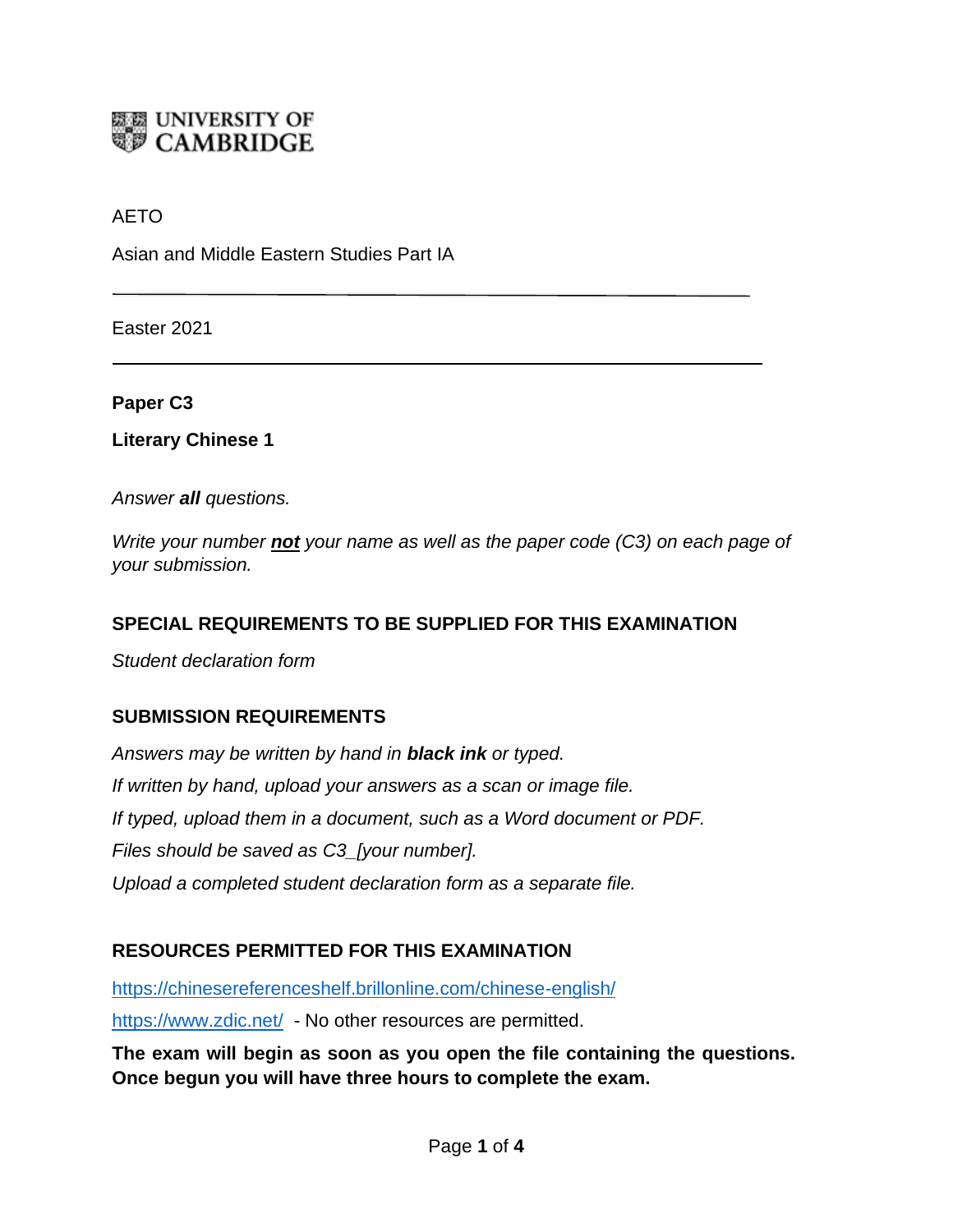# **Part I**

Translate the following passages into **English**. **(35 Marks)**

### **1. Seen**

# **a)** 兵者,詭道也。故能而示之不能,用而示之不用,近而示之遠,遠而示之近。 (*Sunzi bingfa*, 1.6)

**b)** 莊子釣於濮水,楚王使大夫二人往先焉,曰:「願以境內累矣!」莊子持竿不顧, 曰:「吾聞楚有神龜,死已三千歲矣,王巾笥而藏之廟堂之上。此龜者,寧其死為留骨而 貴乎,寧其生而曳尾於塗中乎?」二大夫曰:「寧生而曳尾塗中。」莊子曰:「往矣!吾 將曳尾於塗中。」(*Zhuangzi*, 17.11)

**c)** 子曰:學而不思則罔,思而不學則殆。 (*Lunyu*, 2.15)

#### **2. Unseen**

景公射鳥,野人駭之。公怒,令吏誅之。晏子曰: 「野人不知也。臣聞賞無功謂之亂,罪 不知謂之虐。兩者,先王之禁也;以飛鳥犯先王之禁,不可!今君不明先王之制,而無仁 義之心,是以從欲而輕誅。夫鳥獸,固人之養也,野人駭之,不亦宜乎!公曰:「善!自 今已後,弛鳥獸之禁,無以苛民也。」(*Yanzi chunqiu*, 2.1.24)

景公 Lord Jǐng of Qi ( $6<sup>th</sup>$  cent. BCE) 駭 *hài*: to frighten, terrify 吏 *lì*: official, magistrate 晏子 Yànzi: Master Yan, sage advisor 虐 *nüè*: cruel, oppressive, unrest 輕 *qīng*: to regard lightly 弛 chí: relax, loosen, suspend 苛 kē: mistreat, persecute, cause suffering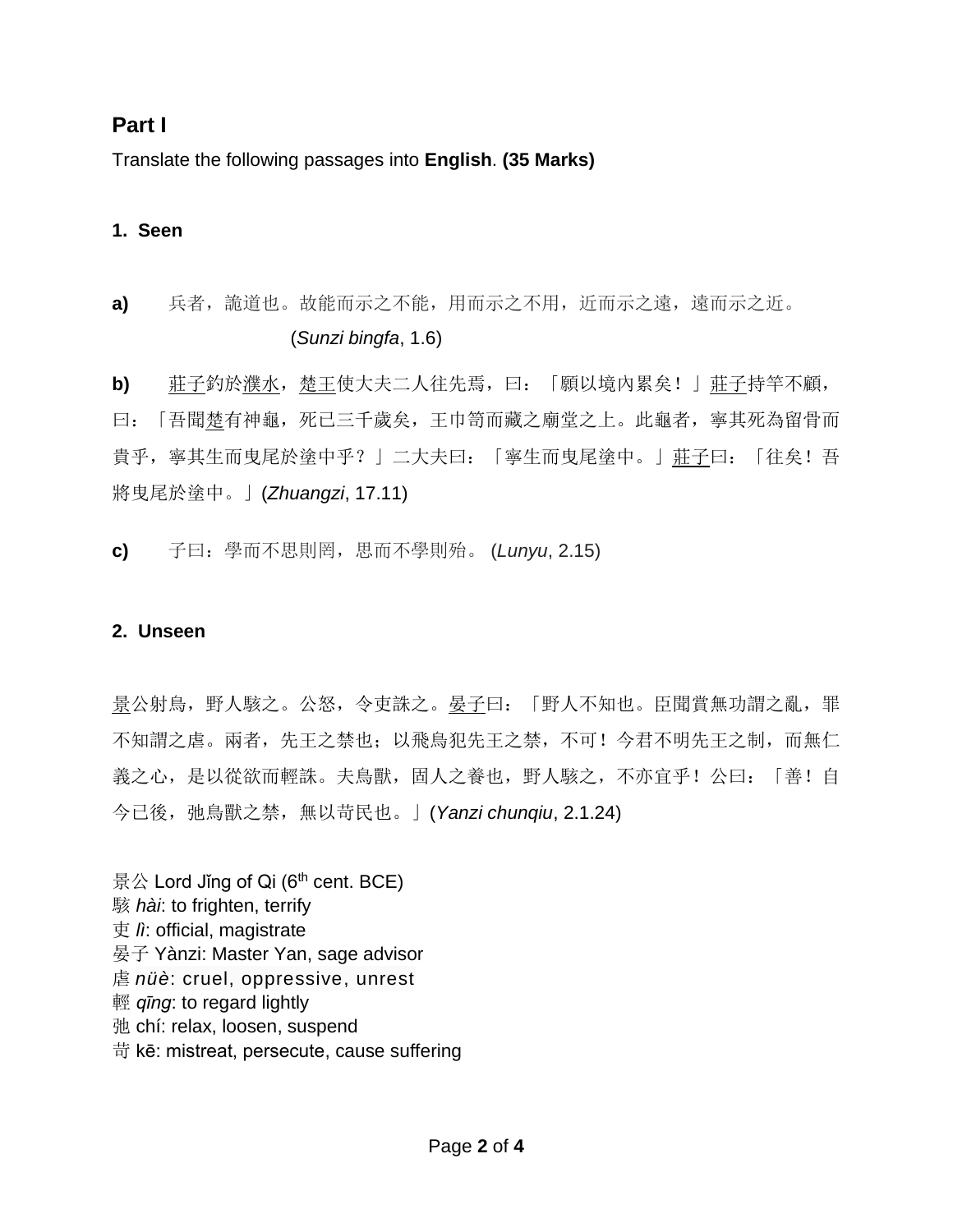## **Part II (35 Marks)**

**3.** Translate the following sentences/phrases into **English**. Analyze the grammar of the sentences. This includes noting all particles, identifying the parts of speech of the characters, and describing their relationships.

- a) 治於人者食人, 治人者食於人。
- b) 口內味而耳內聲
- c) 豈害我哉?
- d) 汝溪惡死。
- e) 一耳之聽也,不若二耳之聽也。
- f) 寡人不之疑矣。
- g) 臣所好者音也。

# **Part III (30 Marks)**

**4**. *Compare and contrast* the following three translations:

子曰: 君子不重則不威,學則不固。主忠信,無友不如己者,過則勿憚改。(*Lunyu* 1.4)

**a)** The Master said, "If the scholar be not grave, he will not call forth any veneration, and his learning will not be solid. Hold faithfulness and sincerity as first principles. Have no friends not equal to yourself. When you have faults, do not fear to abandon them." (James Legge)

**b)** The Master said: "Exemplary persons lacking in gravity would have no dignity. Yet in their studies they are not inflexible. Take doing your utmost and making good on your word as your mainstay. Do not have as a friend anyone who is not as good as you are. And where you have erred, do not hesitate to mend your ways." (Roger Ames)

**c)** The Master said, "A gentleman who lacks gravity does not inspire awe. A gentleman who studies is unlikely to be inflexible. Make it your guiding principle to do your best for others and to be trustworthy in what you say. Do not accept as a friend anyone who is not as good as you. When you make a mistake, do not be afraid of mending your ways." (D.C. Lau)